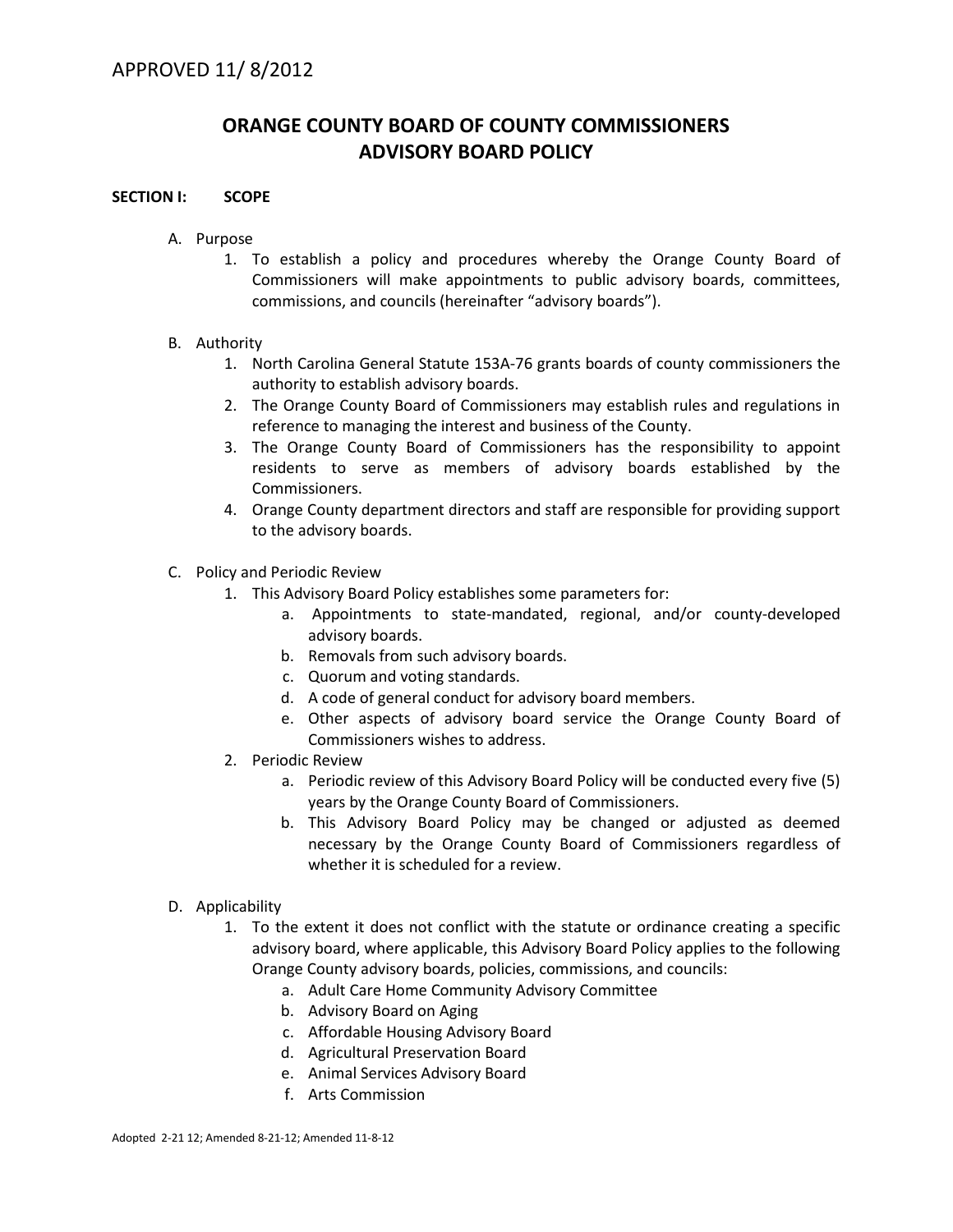- g. Commission for the Environment
- h. Economic Development Commission
- i. Board of Equalization and Review
- j. Historic Preservation Commission
- k. Human Relations Commission
- l. Nursing Home Community Advisory Committee
- m. Orange County Board of Adjustment
- n. Orange County Parks and Recreation Council
- o. Orange County Planning Board
- p. Orange Unified Transportation Board
- q. Visitor's Bureau
- 2. Except as otherwise provided herein or through a specific advisory board policy this Advisory Board Policy shall control the appointment, reporting, operation and other requirements of the advisory boards listed above except to the extent the same are controlled by a specific statute or ordinance. In those cases, as noted above, where a statute or ordinance controls the requirements of the advisory board and the terms of this Advisory Board Policy conflict with the terms of the statute or ordinance the statute or ordinance shall prevail.

## **SECTION II: DUTIES**

- A. Community Contact
	- 1. Advisory boards, through their membership and subcommittees, shall maintain contact with stakeholder groups. In this manner, the advisory board is kept apprised of current information related to matters under the jurisdiction of Orange County.
- B. Primary Responsibilities
	- 1. Individual advisory boards shall maintain awareness of their goals and objectives as those goals are related to the Orange County Board of Commissioners' adopted overall goals and objectives for Orange County.
	- 2. All actions or recommendations of the advisory board shall be communicated to the Orange County Board of Commissioners as provided herein.

## **SECTION III: MEMBERSHIP**

- A. Authority
	- 1. North Carolina General Statute 153A-76 grants boards of county commissioners the authority to establish advisory boards and to appoint members to and remove members from those advisory boards. In acting on this authority the Orange County Board of Commissioners hereby establishes certain general conditions to which applicants and members of advisory boards should conform.
		- a. All members of standing, statutory boards must meet the qualifications for the specific statutory requirements for an appointed position.
		- b. All boards members must be eighteen (18) years of age or older unless applying for a youth-designated position.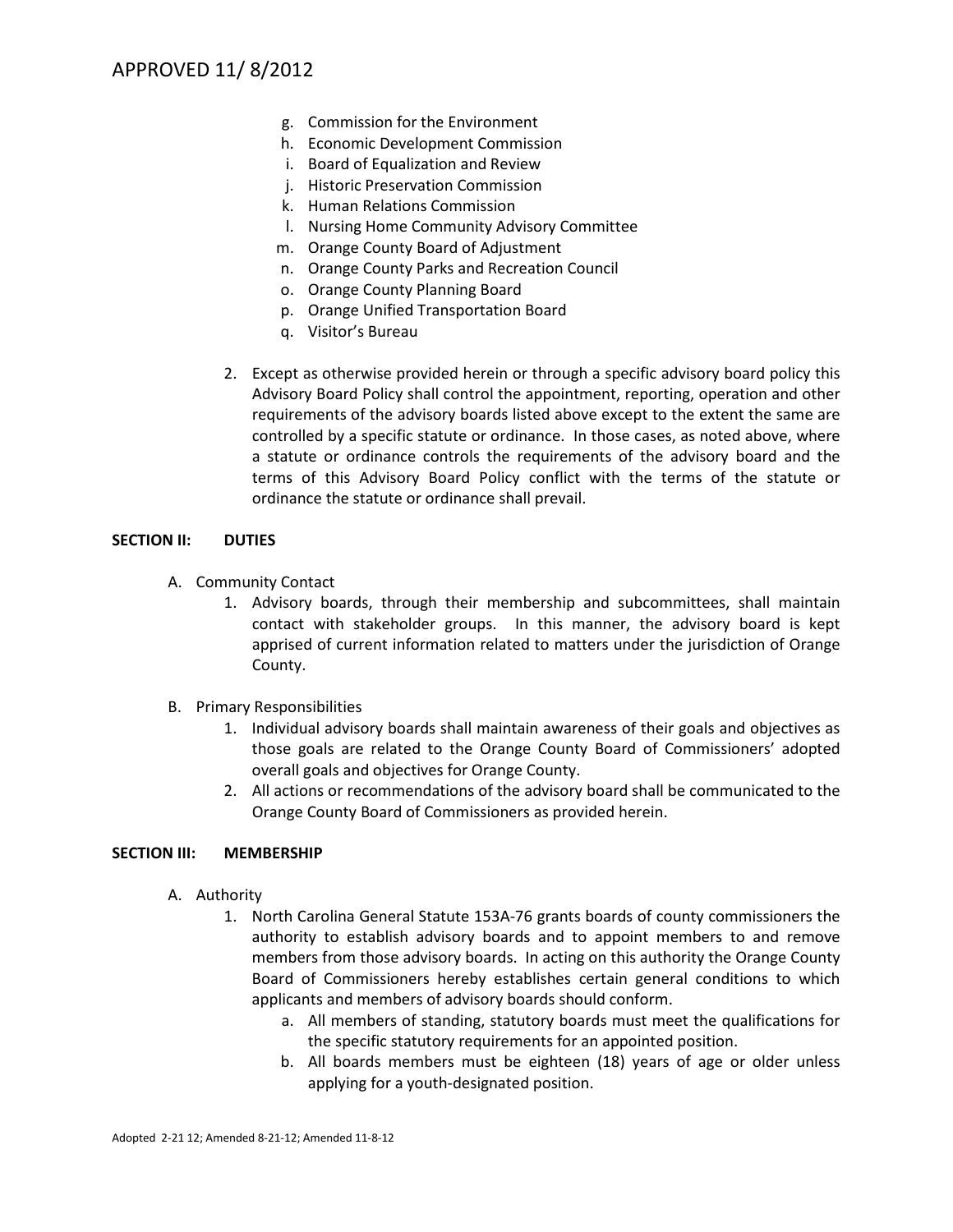- c. All board members shall be residents of Orange County and shall maintain their domicile in Orange County unless they are under eighteen (18) years of age and applying for a youth-designated position. The Clerk shall confirm applicants are residents of Orange County and maintain their domicile in Orange County.
	- i. Domicile is defined as one's permanent established home as distinguished from one's temporary although actual place of residence.
- d. All board members shall have good reputations for integrity and an interest in community service.
- e. No nominee to a board shall be currently employed by Orange County government and serve on a board that directly affects their work.
- f. No nominee may currently be a party to or be the actual legal representative in litigation against Orange County. The Clerk shall confirm nominees are not involved in such litigation.
- g. Each nominee must be prepared and committed to participate in advisory board work in a manner that enhances relationships between the county and the community.
- h. Advisory board members shall owe no outstanding taxes at the time of appointment.
- i. All board members are representatives of the Orange County Board of Commissioners and shall conduct themselves, both in their official actions and personal actions so as to be above reproach in their conduct and shall not bring disrepute to either the County or the Commissioners.
- j. The Orange County Board of Commissioners may waive any of the conditions within this section, with the exception of statutorily imposed conditions.
- B. Composition
	- 1. The Orange County Board of Commissioners shall appoint all voting and nonvoting ex officio members to advisory boards. The Orange County Board of Commissioners shall endeavor to appoint members who represent the ethnic, cultural, demographic, and geographic diversity of the community.
- C. Selection Criteria
	- 1. Appointed members, except for ex officio members, shall be qualified by the Clerk to the Board of County Commissioners.
	- 2. Members shall be appointed from applicants whose properly filed and submitted applications were submitted to the Clerk to the Board of Orange County.
- D. Appointment
	- 1. All members of advisory boards serve at the pleasure of the Orange County Board of Commissioners.
	- 2. Appointments to advisory boards will be initiated with a public application process from individuals, advisory boards, or community and professional organizations.
	- 3. All appointments to advisory boards will be made by the Orange County Board of Commissioners.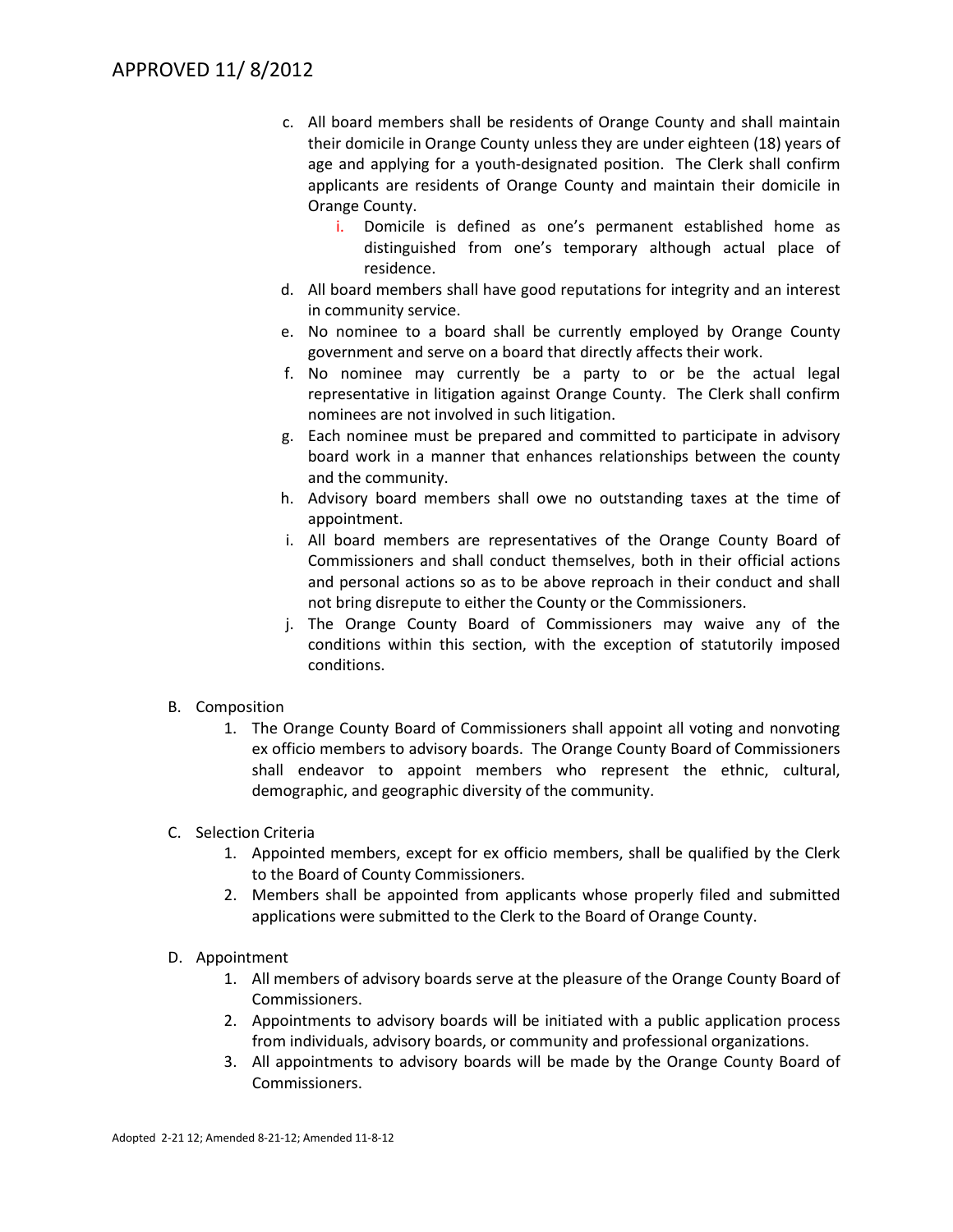- a. The Orange County Board of Commissioners may elect to interview applicants to certain advisory boards.
- b. In the event the Orange County Board of Commissioners conducts such interviews the advisory board to which the applicant seeks appointment may identify and suggest interview questions to the Orange County Board of Commissioners.
- 4. No person appointed to an Orange County advisory board shall serve on that board for more than two consecutive terms of three years each.
- 5. The Orange County Board of Commissioners may direct the Clerk to the Board of County Commissioners to establish an orientation program for certain advisory or other boards.
- 6. Extension of a member's term may be approved by the Orange County Board of Commissioners if it is determined that it is in the best interest of Orange County to allow an individual to continue to serve.
- E. Term
	- 1. Each appointed advisory board member shall hold office until the qualification and appointment of his or her successor or until one year has elapsed since the expiration of the term for which the member was appointed, whichever first occurs. No person shall serve as an appointed member of an advisory board for more than two consecutive terms of three years.
	- 2. In order to establish staggered terms the original voting members of the advisory board shall be appointed as follows:
		- a. One- third for a one year term.
		- b. One-third for a two year term.
		- c. One third for a three year term.
		- d. Thereafter, each newly appointed voting member shall serve for a three year term.
	- 3. Advisory board members whose terms are due to expire may request they be appointed to a second term or be asked to accept a second term appointment to the position.
	- 4. Notwithstanding section III(E)(1) above the membership of any advisory board member whom the Orange County Board of Commissioners decline to appoint to a second term shall immediately terminate upon the expiration of their term.
	- 5. Advisory board members may not serve concurrently on more than two (2) Orange County advisory boards. This restriction does not impact an individual's service on boards and commissions that are not Orange County advisory boards or short term task forces or work groups.
- F. Resignation
	- 1. If a member wishes to resign, the member shall submit the resignation in writing to the Chair of the advisory board on which the member serves and the Clerk to the Board of Orange County Commissioners, noting the effective date of the resignation.
	- 2. The advisory board Chair will forward a copy of the resignation to the Clerk to the Board of Orange County Commissioners.
	- 3. The Orange County Board of Commissioners may recognize the individual's service via a letter or certificate.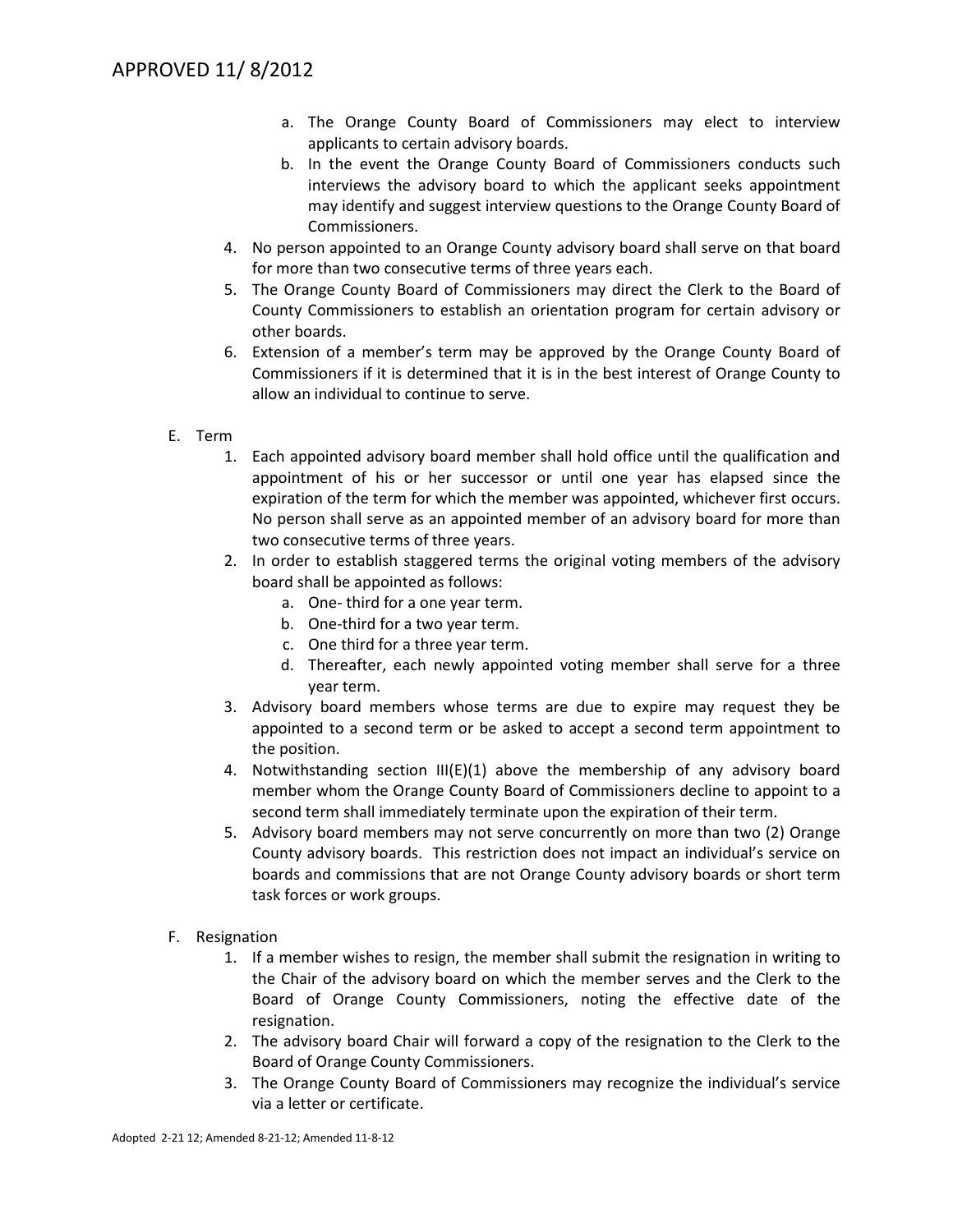- 4. An announcement of the open seat will be made at the time the resignation becomes effective.
- G. Vacancies
	- 1. Upon the expiration of the term of service of members or should a vacancy otherwise occur, the Orange County Board of Commissioners shall have the responsibility of selecting and appointing new members to the advisory board.
- H. Removal
	- 1. Members of Orange County's advisory boards serve at the pleasure of the Orange County Board of Commissioners and may be removed for any reason or no reason with or without cause.
	- 2. Members of Orange County's advisory boards are expected to abide by the highest ethical and professional standards.
	- 3. In addition to Section III(H)(1) above, the Orange County Board of Commissioners shall remove any member of an advisory board for neglect of duty, nonparticipation that becomes problematic to the advisory board's functioning and purpose. Neglect of duty and nonparticipation are defined as follows:
		- a. Missing three (3) consecutive meetings; or
		- b. Missing twenty-five percent (25%) of meetings within any twelve (12) month period.
		- c. For this section  $III(H)(3)$  to apply, the missed meetings in question must be unexcused.
	- 4. The advisory board Chair shall notify a member if the member is at risk of being removed pursuant to section III(H)(3).
	- 5. The advisory board Chair shall notify the Clerk to the Board of Orange County Commissioners if a member has violated section III(H)(3).
- I. Release from Service
	- 1. When it is deemed necessary by the Orange County Board of Commissioners to release a member from his or her term of appointment on an advisory board, the affected individual shall be notified by the Clerk to the Board of County Commissioners by letter and/or electronic mail.
	- 2. When an advisory board has completed its function, the members shall be informed of the completion of their service and the termination of the advisory board by letter and/or electronic mail.

#### **SECTION IV. ROLES AND RESPONSIBILITIES**

- A. Members
	- 1. Members shall attend meetings of the advisory board, serve on subcommittees, and perform other functions as assigned by the advisory board chair with the approval of the advisory board.
	- 2. If a member is unable to attend a meeting the member shall contact the Chair or designated staff as much in advance of the scheduled meeting as possible.
	- 3. Ex officio members may be appointed by the Orange County Board of Commissioners for the purpose of meeting subject matter expertise needs. Ex officio members are nonvoting members of the advisory board.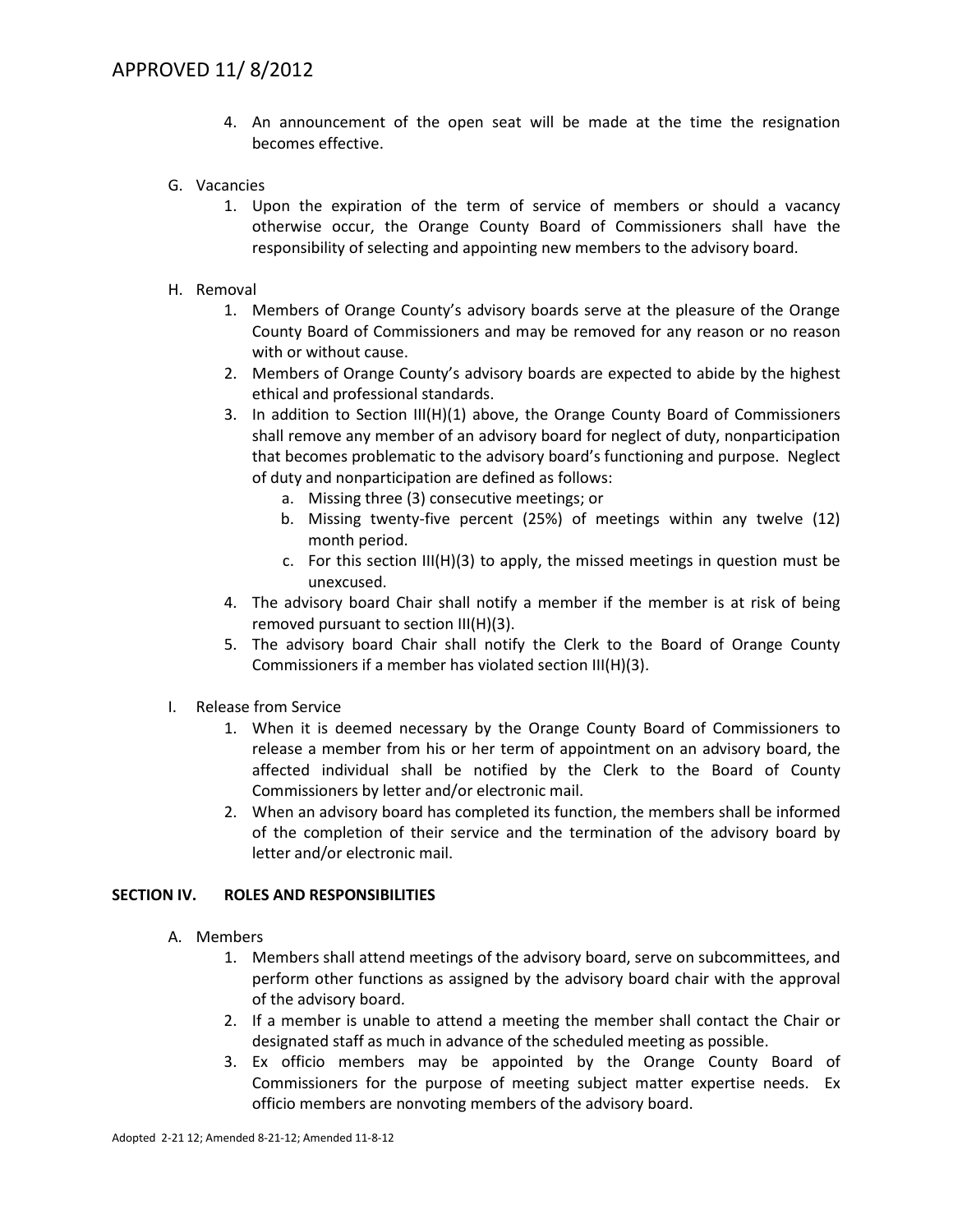- 4. Upon review of the above matters, the Orange County advisory board shall address recommendations and concerns, if any, to the Orange County Board of Commissioners in writing.
- B. Advisory Board

1. The Orange County Board of Commissioners will consider all advisory board recommendations and/or concerns.

a. Should any concerns remain unresolved after a response has been received from the advisory board, the Orange County Board of Commissioners may request that the matter be referred to the County Manager.

2. To enhance trust between Orange County Government and the community, Orange County advisory boards shall:

- b. Assist the staff of Orange County in achieving a greater understanding of the nature and causes of community issues, with an emphasis on improving relations between the department and the residents.
- c. Recommend methods to encourage and develop the advisory board's ability to accomplish their work.
- d. Work throughout the community to gain relevant information about advisory board issues and communicate these to the staff of Orange County and the Orange County Board of Commissioners.
- e. Promote public awareness of contemporary issues Orange County must address to achieve the Orange County Board of Commissioners' goals and priorities.
- C. Chair, Vice Chair, Secretary
	- 1. Selection
		- i. Election
			- 1. Chair, Vice Chair and Secretary shall be elected by the advisory board unless otherwise specified by the Board of Commissioners.
			- 2. Chair, Vice Chair and Secretary shall be elected to one-year terms.
			- 3. Chair, Vice Chair and Secretary shall serve no more than three consecutive one-year terms.
			- 4. Chair, Vice Chair and Secretary shall assume office on the date of their election. At the first advisory board meeting upon assuming office the advisory board Chair or department staff shall present members with a copy of the advisory board's charge, scope of authority, membership responsibilities, and code of conduct.
	- 2. Responsibilities
		- i. The advisory board Chair:
			- 1. Calls all meetings.
			- 2. Serves as the presiding officer and conducts advisory board meetings.
			- 3. Is the Authorized spokesperson for the advisory board.
			- 4. Assists staff in developing the advisory board meeting agenda.
			- 5. Appoints and dissolves subcommittees, and the Chair and members thereof, of the body in consultation and with approval of the advisory board.
			- 6. Sets goals for the advisory board in consultation with the Orange County Board of Commissioners.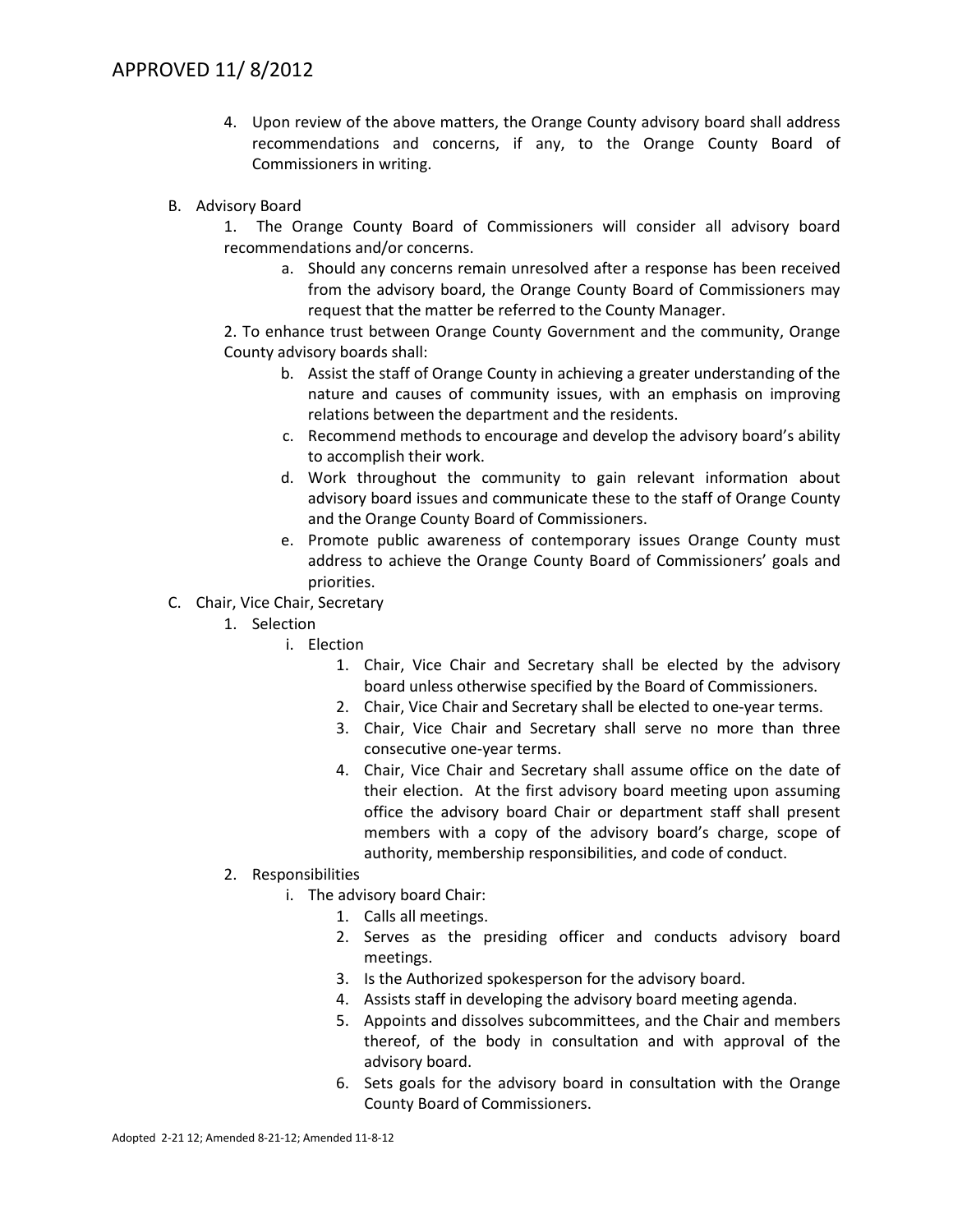- 7. Carries out advisory board assignments as required by the Orange County Board of Commissioners.
- 8. Reviews all advisory board minutes and proposed recommendations or assigns another member of the advisory board to do so.
- 9. May excuse members from attending advisory board meetings up to two (2) times per twelve (12) month period.
- ii. The advisory board Vice Chair:
	- 1. Serves as the presiding officer and conducts advisory board meetings in the absence of the Chair.
	- 2. Has all the responsibilities of the Chair in the Chair's absence.
- iii. The advisory board Secretary:
	- 1. Takes (or oversees the taking of) minutes for all advisory board meetings.
	- 2. Submits minutes to the Chair to be distributed to advisory board members in advance of meetings.
	- 3. Submits approved advisory board minutes to the Clerk to the Orange County Board of Commissioners for retention and distribution to the Orange County Board of Commissioners.
	- 4. Assures that other records of the advisory board are kept as directed by the Chair or the Orange County Board of Commissioners.
- iv. Removal:
	- 1. The Chair, Vice Chair and/or Secretary may be replaced at any time by the Orange County Board of Commissioners.

## **SECTION V. ORGANIZATION**

- A. Orientation and Training
	- 1. Orange County will make available for advisory board members and department staff periodic training on state and/or county goals and priorities as well as relevant statutes and policies, including open meetings, public records, conflicts of interest and ethics.
	- 2. Each member shall attend an orientation to familiarize the advisory board members with the operation of County government, applicable department rules, and the operating procedures of the advisory board.
		- a. The Chair and Vice Chair, if newly elected, shall attend an additional orientation to familiarize themselves with the duties and responsibilities of the Chair and Vice Chair and the guidelines for conducting meetings.
	- 3. Each voting member will be encouraged to complete the orientation within the time frame established by the policy of the specific advisory board to which they have been appointed.
	- 4. Advisory board members will be issued a manual and should become familiar with its contents.
- B. Operating Expenses
	- 1. Members, when in service on the board, are not employees of Orange County.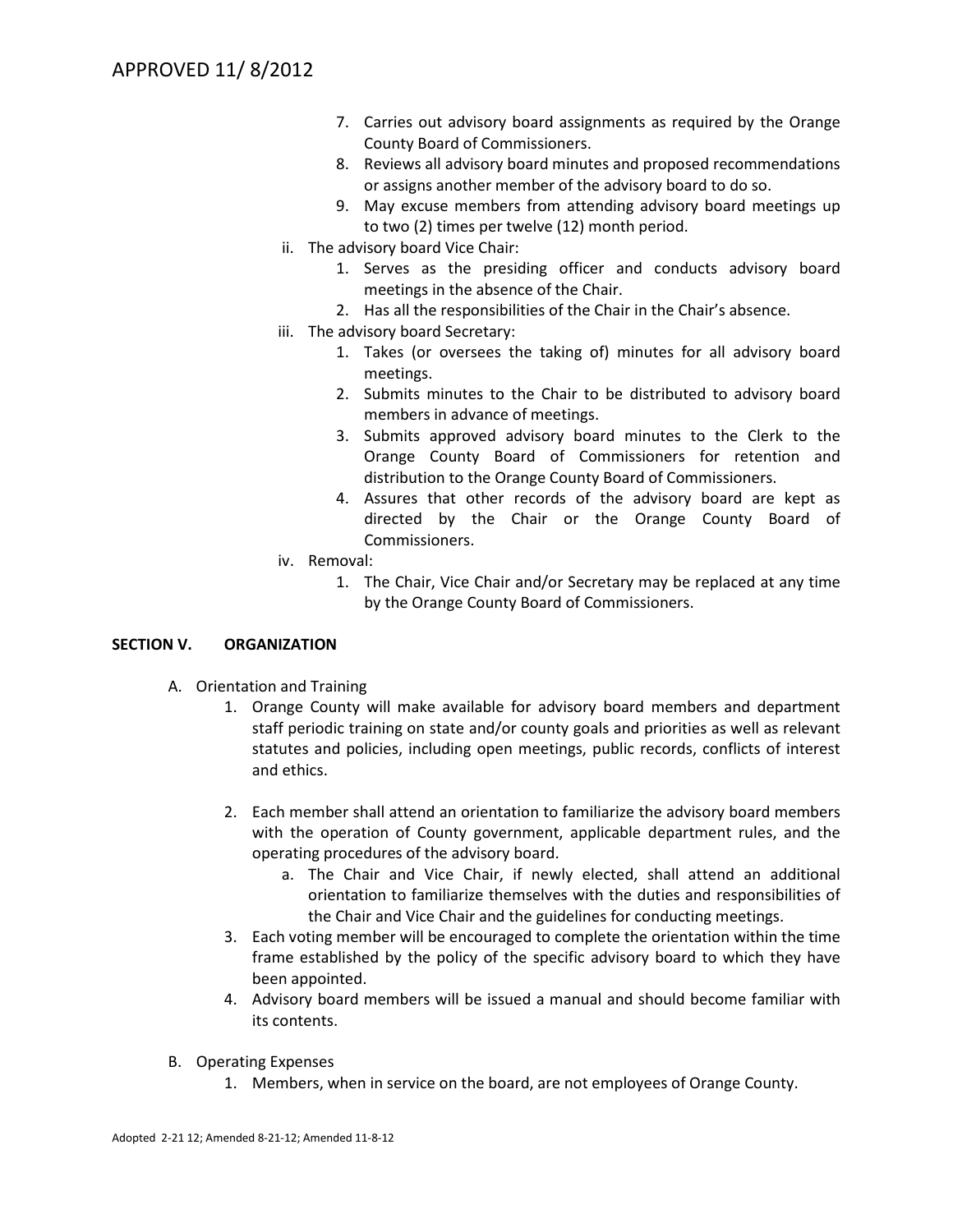- 2. Members serve in a voluntary capacity and shall receive monetary compensation or reimbursement only per standard county policy and with Orange County Board of Commissioners approval.
- 3. Members shall receive no financial or employee benefits from the County unless authorized by another section of this policy and specifically approved by the Orange County Board of Commissioners.
- 4. The County will provide office supplies and assume responsibility for other reasonable expenses necessary for the operation of the board.
- C. Confidentiality
	- 1. The Chair shall serve as the spokesperson for the advisory board.
	- 2. Except for the Chair, no member of the advisory board shall make any written or oral statement of any confidential matter to any individual, business, or agency. A violation of this section will result in that member's immediate removal from the advisory board.
	- 3. Members of the advisory board may receive information regarding personnel matters and other information of a sensitive or confidential nature. It shall be the duty and responsibility of each member to respect and maintain the confidentiality of client issues presented before the board. Neither the advisory board nor any individual member shall disseminate confidential information received during advisory board meetings.
	- 4. Advisory board members may be required to sign confidentiality statements as necessary and will be removed from the advisory board upon violation of the confidentiality agreement.

## **SECTION VI. MEETINGS**

- A. Regular Meetings
	- 1. All meetings are to be open to the public as required by the applicable North Carolina General Statutes.
	- 2. Unless otherwise specified, public meetings will follow the standard rules of procedure defined by the Orange County Board of Commissioners.
	- 3. The advisory board members shall determine the date, time, and place for each meeting, consistent with the guidelines below.
		- a. Regular advisory board and subcommittee meetings.
			- i. The advisory board convenes upon call of the Chair and meets on schedule as established by the specific advisory board policy.
			- ii. Subcommittee meeting dates shall be set by the subcommittee Chairs and shall be scheduled in conjunction with advisory board meetings.
			- iii. A schedule of all meeting dates, times, and places shall be properly posted in accord with North Carolina Law and delivered to the Clerk to the Board.
- B. Special Meetings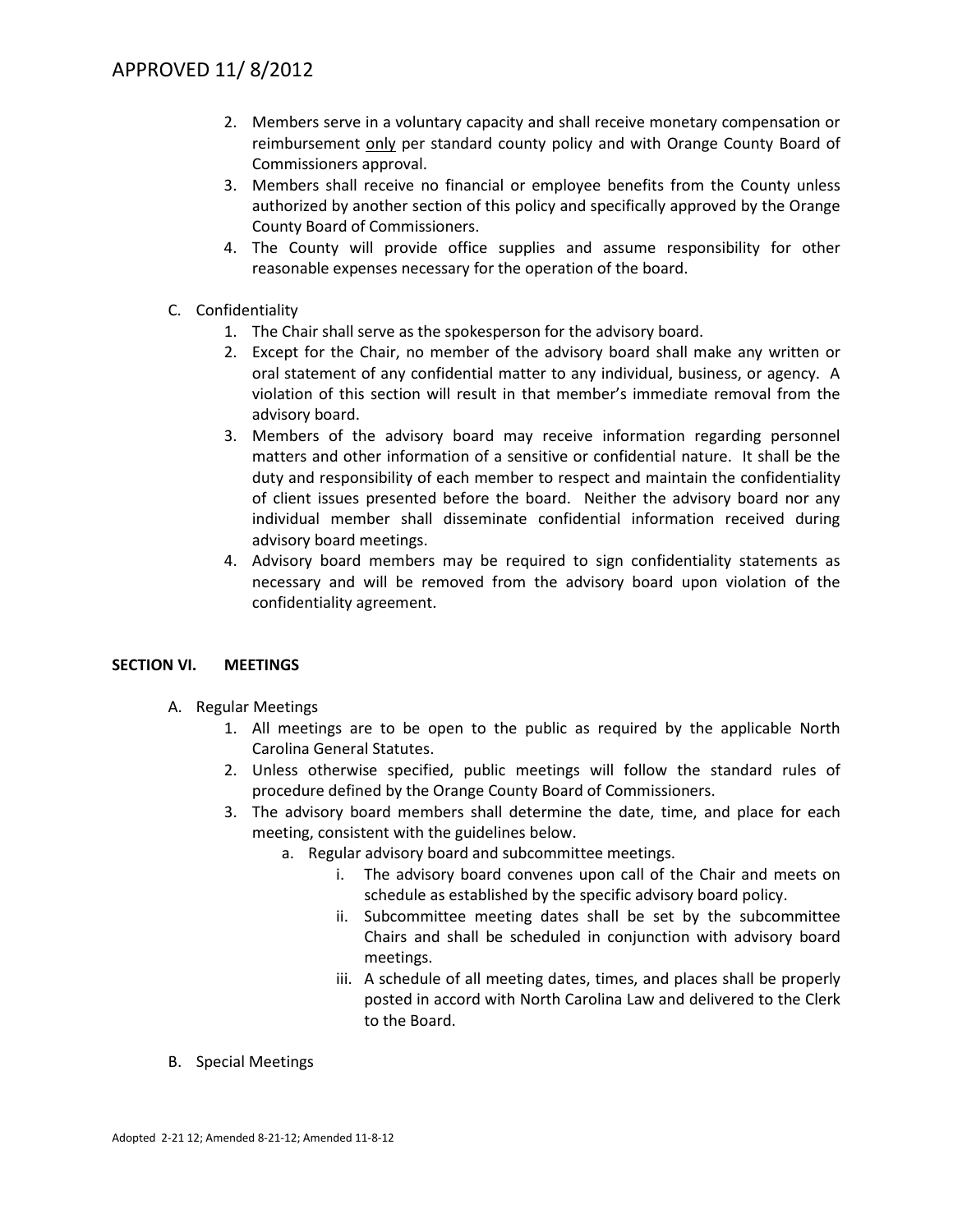- 1. A majority of advisory board members or the Chair may call special meetings at any time for any specific business. Special meetings shall be convened at a location selected by the Chair.
- 2. All called special meetings shall be noticed in accord with North Carolina Law and delivered to the Clerk to the Board.
- C. Emergency Meetings
	- 1. A majority of advisory board members or the Chair may call a meeting in emergency circumstances by providing telephone notice to media outlets at least one hour prior to the meeting.
	- 2. An emergency situation includes a disaster that severely impairs the public's health or safety. In the event telephone services are not working, notice that the meetings occurred must be given as soon as possible after the meeting in accord with North Carolina Law and by delivery to the Clerk to the Board.
- D. Notice of Meetings Generally
	- 1. Notice of advisory board meetings, including public hearings and appeals if applicable, and agendas shall be made available to all members and interested parties, and to any person who requests such notice, at least ten (10) days in advance of the meeting by e-mail and by posting on the Orange County government website.
	- 2. All applicable notice requirements established by North Carolina law shall be followed.
	- 3. Prior to January  $5<sup>th</sup>$  of each calendar year the Board shall cause a schedule of its meetings to be posted in a readily accessible location. Such schedule shall be delivered to the Clerk to the Board of Commissioners for posting to the Orange County website.
- E. Agendas
	- 1. Board members and/or staff members shall submit agenda items to the Chair and staff for consideration at least fifteen (15) days prior to a scheduled meeting.
	- 2. The agenda must provide a description of each item of business to be transacted or discussed so that interested members of the public will be capable of understanding the nature of each agenda item.
	- 3. As a general rule, only those items appearing on the agenda will be discussed or voted on. However, if an item is raised by a member of the public, the advisory board may accept public comment and discuss the item so long as no action is taken until a subsequent meeting.
	- 4. With the Chair's agreement, the designated staff will develop and distribute to each member an agenda listing the matters to be considered at upcoming advisory board meetings. Also, so far as practicable, copies of all written reports that are to be presented to the advisory board for members' review will be included in this package at least ten (10) days before the meeting.
	- 5. All recommendations and reports of the advisory board, approved in the form of motions, shall be conveyed exclusively to the Orange County Board of Commissioners for consideration, approval or denial. Outcomes are reported back to the advisory board.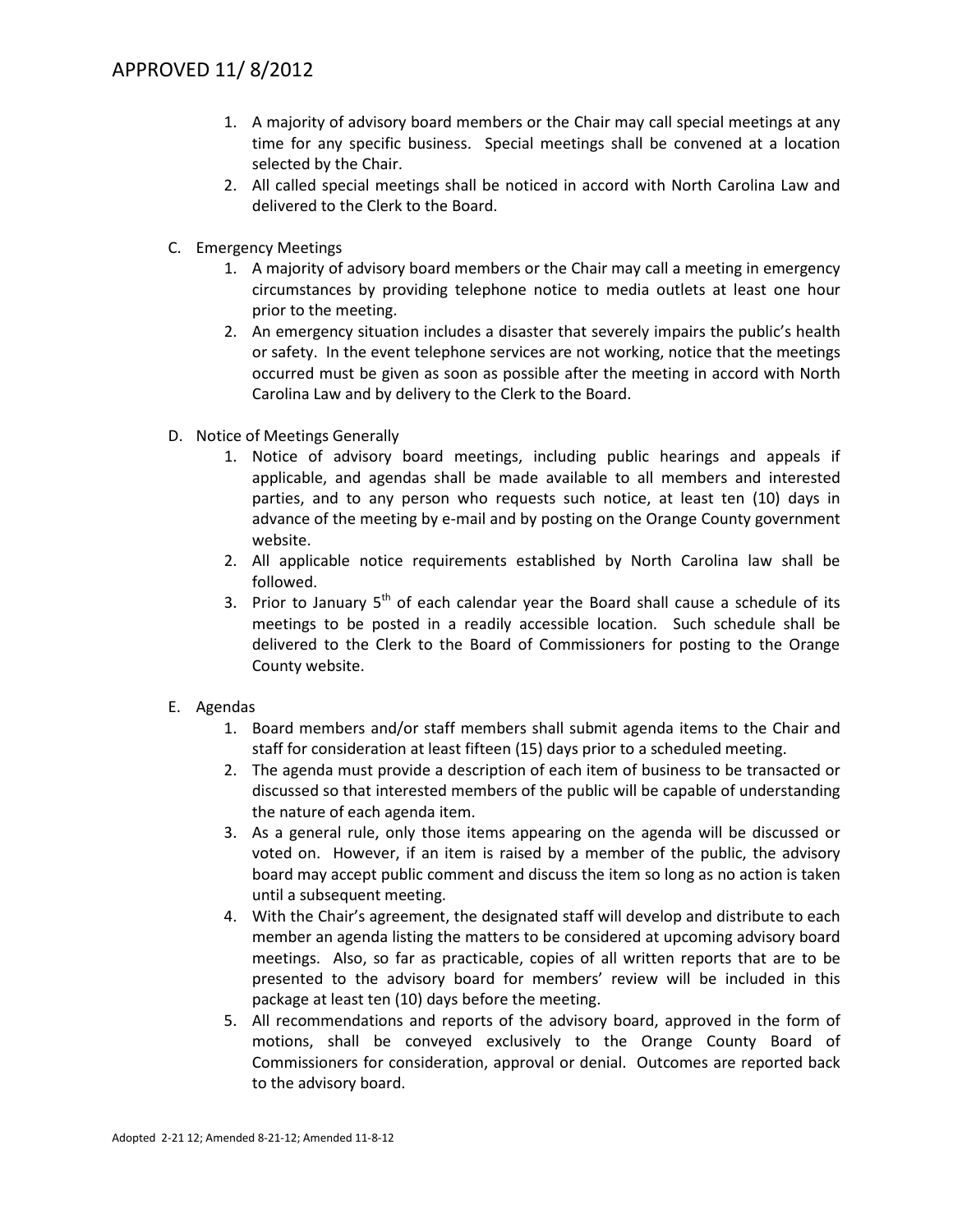- F. Minutes
	- 1. Minutes shall be taken of all advisory board meetings and submitted to the Clerk to the Board of Orange County Commissioners for retention and distribution to the Orange County Board of Commissioners.

# **SECTION VII. SUBCOMMITTEES**

- A. Purpose and Formation
	- 1. Subcommittees may be formed by the advisory board to research and make special recommendations on special issues or areas in order to carry out the duties of the advisory board.
	- 2. All subcommittees shall be reviewed by the appointing body on an annual basis to determine continued need and realignment with the priorities of the advisory board.
	- 3. Approved subcommittees must have documented goals, deliverables, and a timeline. The subcommittee will cease to meet when these are satisfied.
	- 4. The advisory board Chair may request that the Orange County Board of Commissioners change the structure and/or operating procedures of the advisory board if he or she deems it essential for improving the board's productivity and effectiveness.
	- 5. A subcommittee can be formed with the approval of the advisory board chair and majority vote of the advisory board.
	- 6. Subcommittees shall operate as directed by the advisory board.
- B. Procedure and Membership
	- 1. A member of the subcommittee shall take responsibility for taking minutes of subcommittee meetings and shall report to the advisory board the subcommittee's progress toward its stated objectives, including dissenting viewpoints.
	- 2. Subcommittees shall operate by majority vote.
	- 3. Subcommittees may request a technical representative be approved by the County Manager.
	- 4. Subcommittees shall operate openly as defined by applicable North Carolina State law and local ordinances and policies.
	- 5. Membership on subcommittees shall be voluntary unless the specific advisory board policy dictates otherwise.

## **SECTION VIII. QUORUM AND VOTING**

- A. Quorum
	- 1. A quorum for a meeting of an advisory board and any subcommittee thereof shall consist of a majority of the number of appointed members. Vacant positions are not counted when determining if a quorum is present.
	- 2. Members who teleconference into the meeting may not be counted present for purposes of a quorum.
- B. Voting
	- 1. Unless otherwise required by law, all decisions shall be reached by a simple majority vote.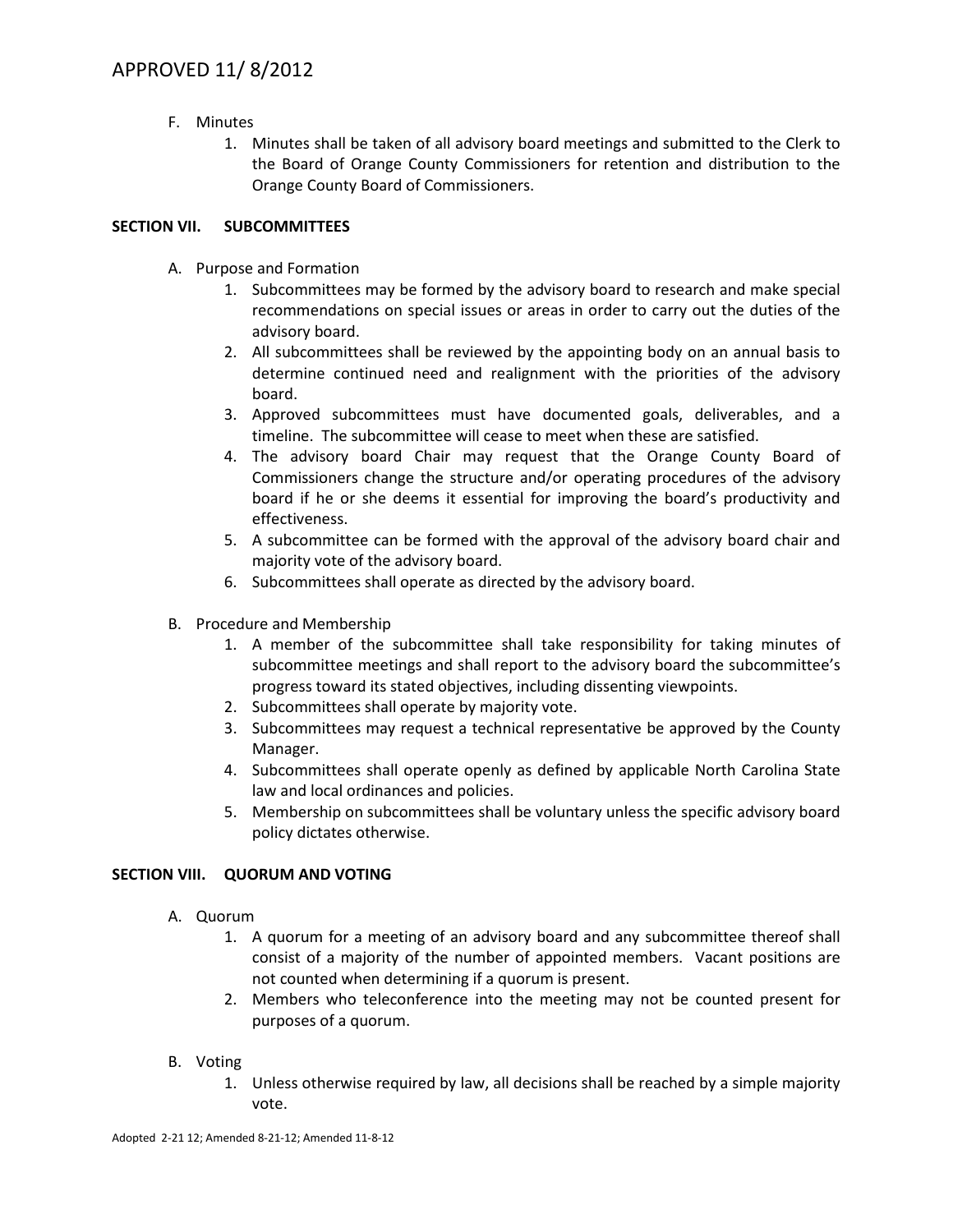- 2. All voting will be conducted in open meetings, except when in closed session where such closed session is permitted by North Carolina law.
- 3. No issues can be voted upon unless a quorum is present.
- 4. Only appointed members can vote at advisory board meetings.
- 5. Appointed members shall not delegate their vote to another member.
- 6. The Chair of the advisory board may participate and vote on all issues.
- 7. Voting by proxy is not authorized and shall not be allowed.
- 8. Members may not abstain from voting but where a member has a conflict of interest the member may be excused by majority vote of the advisory board.
- 9. Members of advisory boards must be physically present to vote.
- 10. Individuals appointed as ex officio members of the advisory board are not authorized to vote on any issue before the advisory board.

## **SECTION IX. ETHICS**

- A. Conflict of Interest
	- 1. During advisory board meetings, a member shall immediately disclose any potential conflict of interest and request to be excused from voting when he or she has a conflict of interest.
	- 2. During appeal proceedings, the applicant has the right to question the interest of any voting member. The advisory board chair should consult with the County Attorney or staff attorney on any potential conflict of interest in appeal matters.
	- 3. In determining from existing facts and circumstances whether a conflict of interest exists the determining party shall consider the facts and circumstances as would an ordinary and reasonable person exercising prudence, discretion, intelligence, and due care.
- B. Gifts
	- 1. An advisory board member shall not directly or indirectly ask, accept, demand, exact, solicit, seek, assign, receive, or agree to receive any gift or honorarium for the advisory board member, or for another person, in return for being influenced in the discharge of the advisory board member's official responsibilities.
	- 2. This section shall not apply to gifts or awards authorized by Orange County Policies, Resolutions, or Ordinances.
- C. Code of Ethics
	- 1. Advisory board members should act with integrity and with independence from improper influence as they exercise the functions of their offices. Characteristics and behaviors that are consistent with this standard are:
		- a. Adhering firmly to a code of sound values.
		- b. Behaving consistently and with respect towards everyone with whom they interact.
		- c. Exhibiting trustworthiness.
		- d. Living as if they are on duty as appointed officials regardless of where they are or what they are doing.
		- e. Using their best independent judgment to pursue the common good as they see it, presenting their opinions to all in a reasonable, forthright, consistent manner.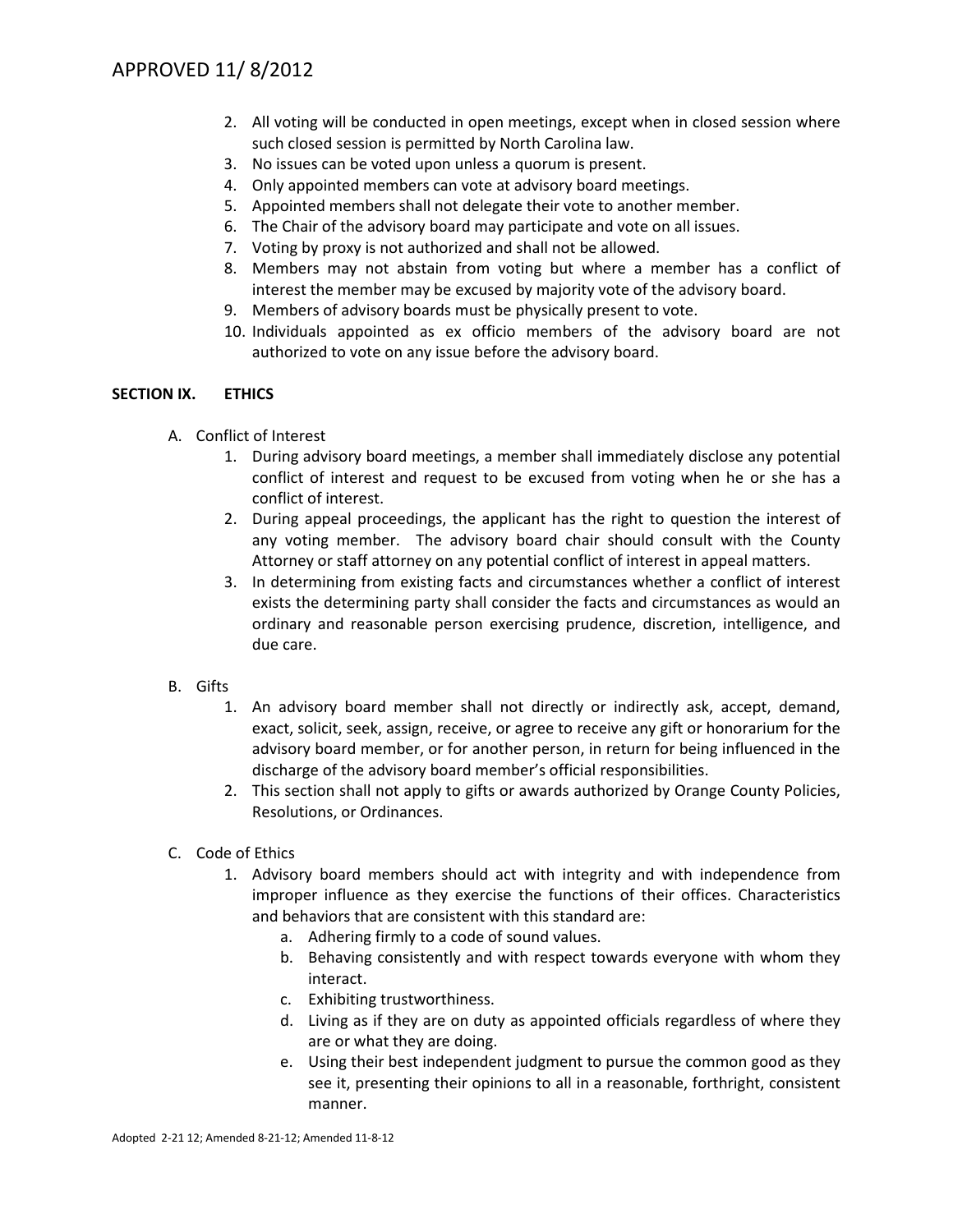- f. Remaining incorruptible, self-governing, and not subject to improper influence, while at the same time being able to consider the opinions and ideas of others.
- g. Disclosing contacts and information about issues that they receive outside of public meetings, and refraining from seeking or receiving information about quasi-judicial matters outside of the quasi-judicial proceedings themselves.
- h. Treating other advisory boards and advisory board members and the public with respect, and honoring the opinions of others even when they disagree.
- i. Being careful not to reach conclusions on issues until all sides have been heard.
- j. Showing respect for their appointed office and not behaving in ways that reflect badly on the office, the advisory board, Orange County, or the Orange County Board of Commissioners.
- k. Recognizing that they are part of a larger group and acting accordingly.
- l. Recognizing that individual board members are not generally allowed to act on behalf of the board, but may only do so if the board specifically so authorizes, and that the board must take official action as a body.
- m. Being faithful in the performance of the duties of their offices.
- n. Acting as especially responsible residents whom others can trust and respect.
- o. Faithfully attending and preparing for meetings.
- p. Carefully analyzing all credible information that is properly submitted to them, and when applicable, being mindful of the need not to engage in communications outside the meeting in quasi-judicial matters.
- q. Being willing to bear their fair share of the board's workload.
- r. To the extent appropriate, they should be willing to put the board's interests ahead of their own and shall avoid the appearance of a conflict of interest and shall, under no circumstances, use their position on any board for personal gain or profit.
- 2. Members of the Planning Board, Board of Adjustment, Economic Development Commission, and Board of Equalization and Review shall upon initial appointment, and prior to December 31 annually thereafter, disclose:
	- a. Any interest he or she or his or her spouse or domestic partner has in real property situated in whole or in part in Orange County and the general description of that property.
	- b. Any legal, equitable, beneficial or contractual interest he or she or his or her spouse or domestic partner has in any business, firm or corporation, which is currently doing business with Orange County pursuant to contracts awarded by Orange County, or which is attempting, or has attempted in the past calendar year, to secure the award of a bid from Orange County or the approval of any Board or Agency of Orange County.
	- c. Failure to file a disclosure statement setting out the above required information shall result in immediate removal of the member from the applicable board.

## **SECTION X. COMPENSATION AND TRAVEL REIMBURSEMENT**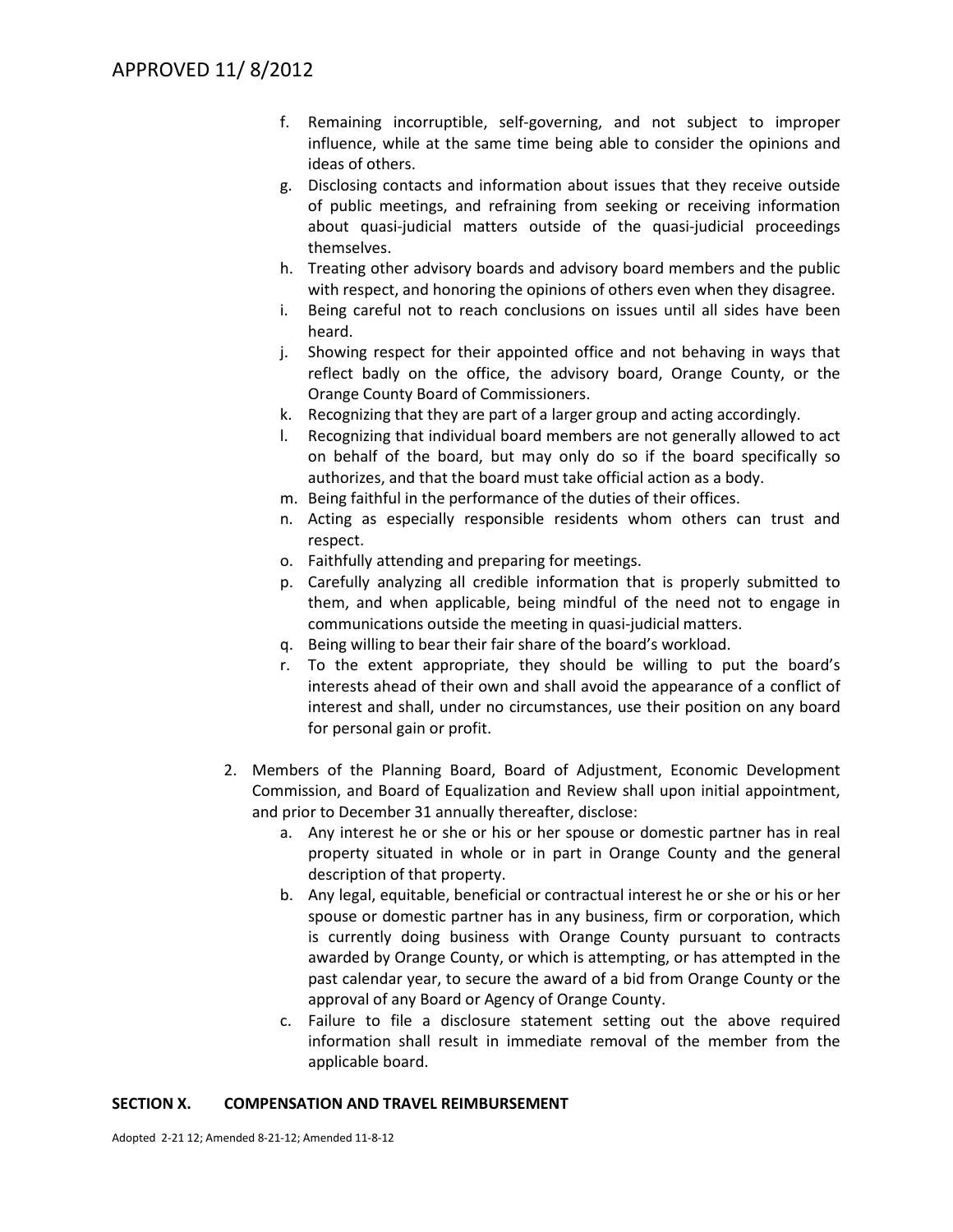- A. Compensation
	- 1. As a general rule advisory board service is voluntary and appointed members shall receive no form of compensation for their services.
	- 2. However, should the Orange County Board of Commissioners determine, in its sole discretion, that an advisory board's members should be compensated, such compensation shall be addressed in that advisory board's specific policy and rules of procedure as adopted by the Commissioners.
- B. Travel Expense Reimbursement
	- 1. The Chair shall, to the extent practicable, schedule all hearings and advisory board meetings to minimize travel and per diem costs.
	- 2. Payment of expenses to advisory board members shall occur only when travel has been approved by the County Manager prior to the time the expenses are incurred.
	- 3. Orange County shall reimburse reasonable and necessary travel and incidental business expenses from pre-approved travel to advisory board members
	- 4. Advisory board members shall be reimbursed in accordance with current local and/or state rules and regulations. Expense claims shall be submitted as required pursuant to the Orange County travel policy.
	- 5. Transportation expense claims shall include charges essential for transportation to and from the meeting place. Reimbursement shall be made only for the local government's standard mileage allowance. Travel should be via the shortest, most commonly traveled route.
	- 6. Travel expense does not include hotel/motel expenses.

## **SECTION XI. LIMITATION OF POWER AND AUTHORITY**

- A. Nothing contained in this Advisory Board Policy shall be construed to conflict with any North Carolina law or Orange County ordinance. Should there be an appearance of conflict, the appropriate North Carolina law or Orange County ordinance shall prevail.
- B. The activities of the advisory board shall, at all times, be conducted in accord with applicable Federal law, North Carolina law, and Orange County ordinances.
- C. Advisory Boards and any members thereof shall not (and shall not have the express or implied authority to):
	- 1. Incur expense or obligate Orange County in any manner.
		- a. Any expense incurred must have been pre-approved either through the department director overseeing the advisory board's budget, the Orange County Board of Commissioners, or the County Manager.
		- b. It is specifically acknowledged that no member of an advisory board has the authority, express or implied, to, contractually or otherwise, bind Orange County.
	- 2. Identify or release any draft document that has not been approved for release by the Orange County Board of Commissioners or County Manager.
	- 3. Take positions, in their capacity as an advisory board member, on any political issue or support or oppose any candidate for public office.